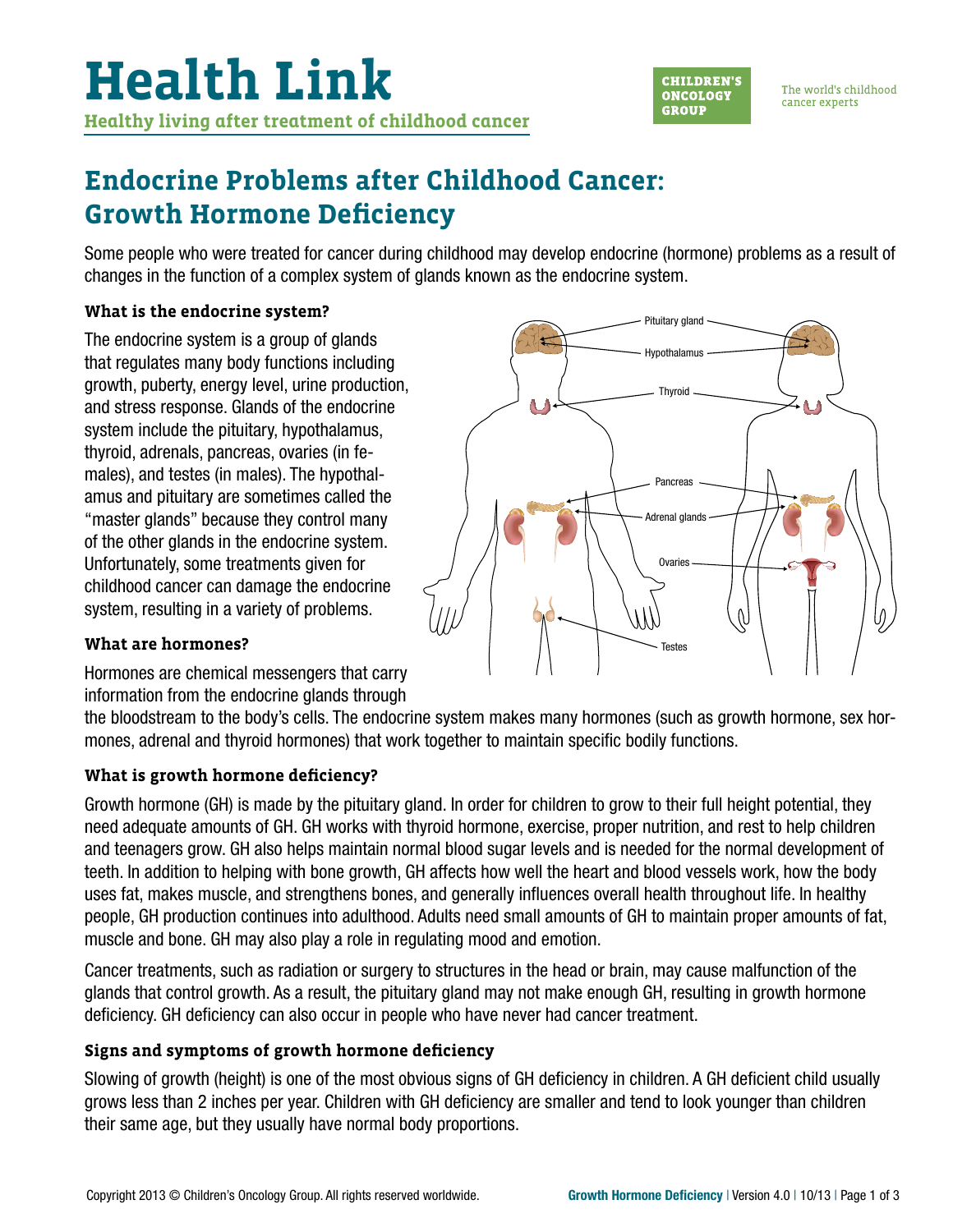# **Health Link Healthy living after treatment of childhood cancer**



The world's childhood cancer experts

Adults who have GH deficiency may have a variety of different physical symptoms, such as thinning of the bones, decreased muscle strength, increased body fat, or high blood cholesterol levels. Adults may also have emotional symptoms such as feeling tired, anxious, irritable, gloomy, unmotivated, or having a decreased interest in sex.

### **Risk factors for growth hormone deficiency**

Risk factors related to treatment for cancer during childhood include:

- Cancer treatment before reaching adult height, especially in very young patients
- Radiation to any of the following areas:
	- Brain (cranial)
	- Eye or eye socket (orbit)
	- Ear or infratemporal region (midfacial area behind the cheekbones)
	- Nasopharynx (area above the roof of the mouth)
	- Total body (TBI)
- Surgery to the brain, especially the central region of the brain where the pituitary gland is located (suprasellar region)

#### **Recommended screening after cancer treatment**

All childhood cancer survivors should have a yearly physical examination including measurement of height and weight, and assessment of pubertal status, nutritional status, and overall well-being. For patients with the risk factors listed above, this screening should be done every 6 months until growth is completed. If there are signs of poor growth, an x-ray of the wrist (bone age x-ray) should be done. Other possible causes of growth problems, such as low thyroid function, should also be checked.

If GH deficiency is suspected, your healthcare provider will probably refer you to an endocrinologist (doctor who specializes in hormone problems). The endocrinologist will do more specific tests to evaluate the problem.

#### **How is growth hormone deficiency treated?**

If GH deficiency is detected, your endocrinologist will suggest treatment options for you. Usually this involves supplementing or replacing the GH that your pituitary gland is not making on its own. Synthetic GH is given by injection. GH is usually given for several years, until the person reaches an acceptable adult height or the greatest possible height. Your endocrinologist can give you information about how much growth is possible on GH therapy. Treatment options for GH deficiency that persists into adulthood should be discussed on an individual basis with your endocrinologist.

Written by: Debra Kent, RN, MSN, CPNP, Cancer Survivorship Center, Cincinnati Children's Hospital Medical Center, Cincinnati, OH

Reviewed by Lillian R. Meacham, MD; Priscilla Rieves, MS, RN, CPNP; Charles Sklar, MD; Julie Blatt, MD; Melissa M. Hudson, MD; Winnie Kittiko, RN, MS; and Sarah Bottomley, MN, RN, CPNP, CPON®.

#### **Additional health information for childhood cancer survivors is available at**  *[www.survivorshipguidelines.org](http://www.survivorshipguidelines.org)*

Note: Throughout this *Health Links* series, the term "childhood cancer" is used to designate pediatric cancers that may occur during childhood, adolescence, or young adulthood. Health Links are designed to provide health information for survivors of pediatric cancer, regardless of whether the cancer occurred during childhood, adolescence, or young adulthood.